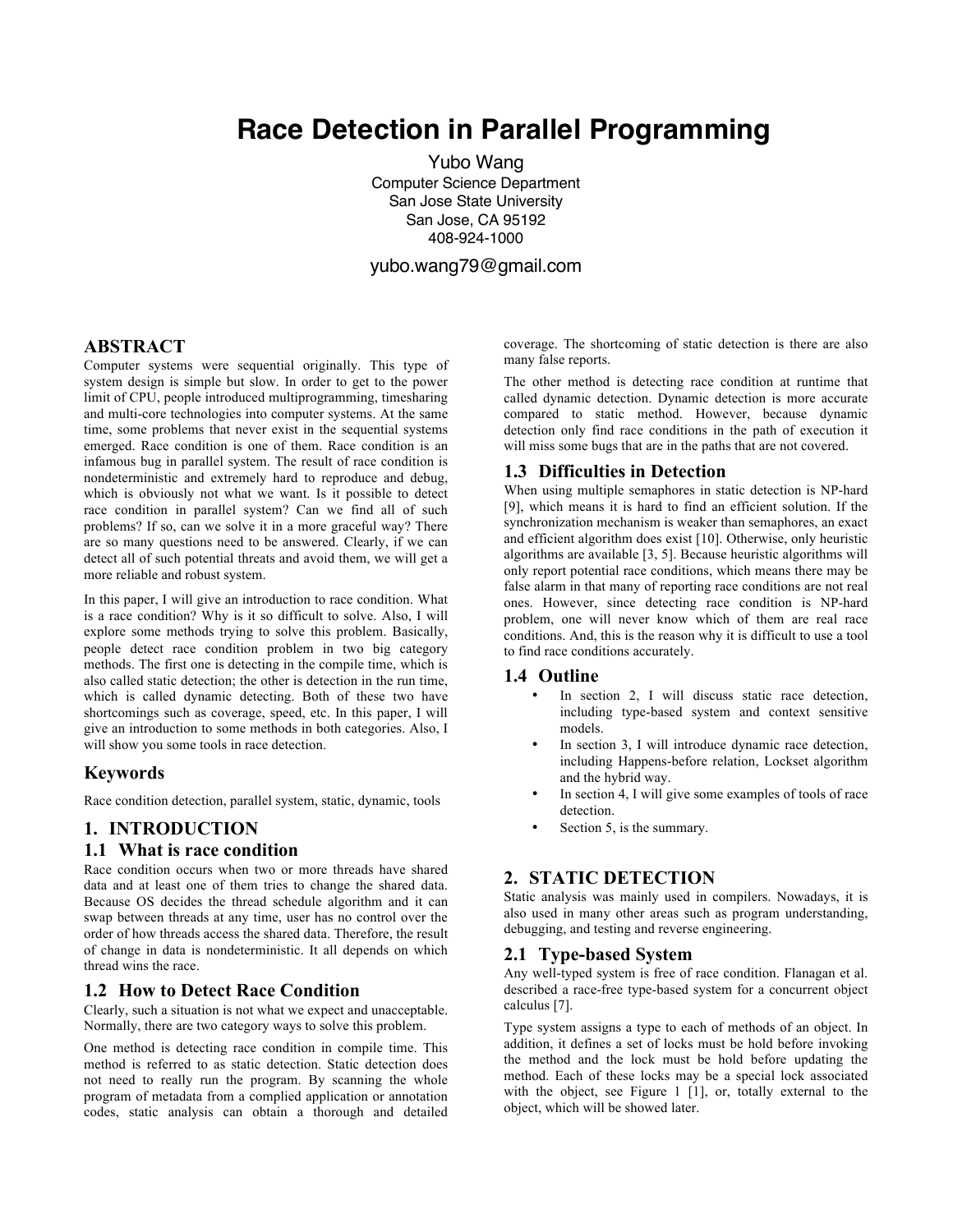We will check the locks that specific methods supposed to hold each time before we access the methods. By this way, one can guarantee that no two threads can try to access a shared data at the same time. As a result, race condition will not happen.

```
class Account {
  int balance = 0 guarded_by this;
  int deposit(int x) requires this {
    this.balance = this.balance + x;
  -7
\mathbf{r}class DepositThread {
  final Account a = new Account();
  int run() fsynchronized (a) {
       a.deposit(10);\mathbf{r}\mathcal{F}}
```
#### **Figure 1. Type system lock example**

Some additional features are added to the initial system later paper [8]. These features:

- 1. Classes parameterized by locks, which allow the fields of a class to be protected by some lock external to the class. See Figure 2 [1].
- 2. Local-thread notion: The notion of objects is local to a particular thread and therefore safely accessible without synchronization. See Figure 3 [1].
- 3. Mechanisms for escaping the type system in place where it proves too restrictive, or where a particular race condition is considered benign.

```
class Node(ghost Dictionary d) {<br>String key = null guarded by d;<br>Object value = null guarded by d;<br>Node(d) next = null guarded by d;
          void init(String k, Object v, Node\langle d \rangle n)<br>requires d {
               requires d \nmid<br>requires d \nmid<br>node.key = k;<br>node.value = v;<br>node.next = n;
          .<br>void update(String k, Object v)
              oid update(String k, Object v)<br>
requires d {<br>
if (this.key.equals(k)) {<br>
this.value = v;<br>
belse if (this.next != null) {<br>
bis.next.update(k,v);<br>
this.next.update(k,v);
              \rightarrow\,ī.,
   \,class Dictionary {<br> \texttt{Node}(\texttt{this}) \texttt{ head = null guarded\_by this};void put (String k, Object v) {<br>synchronized (this) {<br>if (this.contains(k)) {
                  this.head.update(k,v);<br>} else {<br>let Node(this) node =
                              new Node(this)() in {<br>node.init(k,v,this.head);<br>this.head = node;
   \sim \sim \sim\overline{\mathbf{r}}
```


```
thread_local class LinkEnumerator {
  String text = null;
  int index = 0;
  void init(String t) {
    this.text = t;
  \mathcal{E}boolean hasMoreLinks() { ... }
  String nextLink() \{ \ldots \}\mathcal{E}
```

```
class Crawler {
  final Set visited = new Set();final Queue todo = new Queue();
  void run() fwhile (true) {
      String url = todo.dequeue();if (!visited.add(url)) {
        let String text = loadPageText(url) in {
          let LinkEnumerator enum = new LinkEnumerator() in {
            enum.init(text):
            while (enum.hasMoreLinks()) {
              todo.enqueue(enum.nextLink());
            - 1
         \cdot\}}
   }
 }
}
```
#### **Figure 3. Local-thread Lock**

There are some cases that threads can access object without synchronization. Such as:

- The object is immutable
- The object is accessed only to a single thread
- The variable contains the only reference to the object

#### **2.2 Context Sensitive Model**

In order to give a high coverage of program behavior, some tools try to explore all the possibility of threads interleaving, which has a practical problem – with the increase of threads number, the possibility will increase exponentially, which quickly increase the compute complexity. Thus, this kind of solutions limits the scalability of the analysis.

In KISS (Keep It Simple and Sequential) [15], the authors try to give a solution to avoid exponential complexity. Their solution based on a technique to transform a concurrent problem P to a sequential problem P', which will simulate the behaviors of large subset of problem P. Since problem P' is sequential, the problem of P' can be analysis by a checker, which only needs to know the semantics of sequential execution. More important is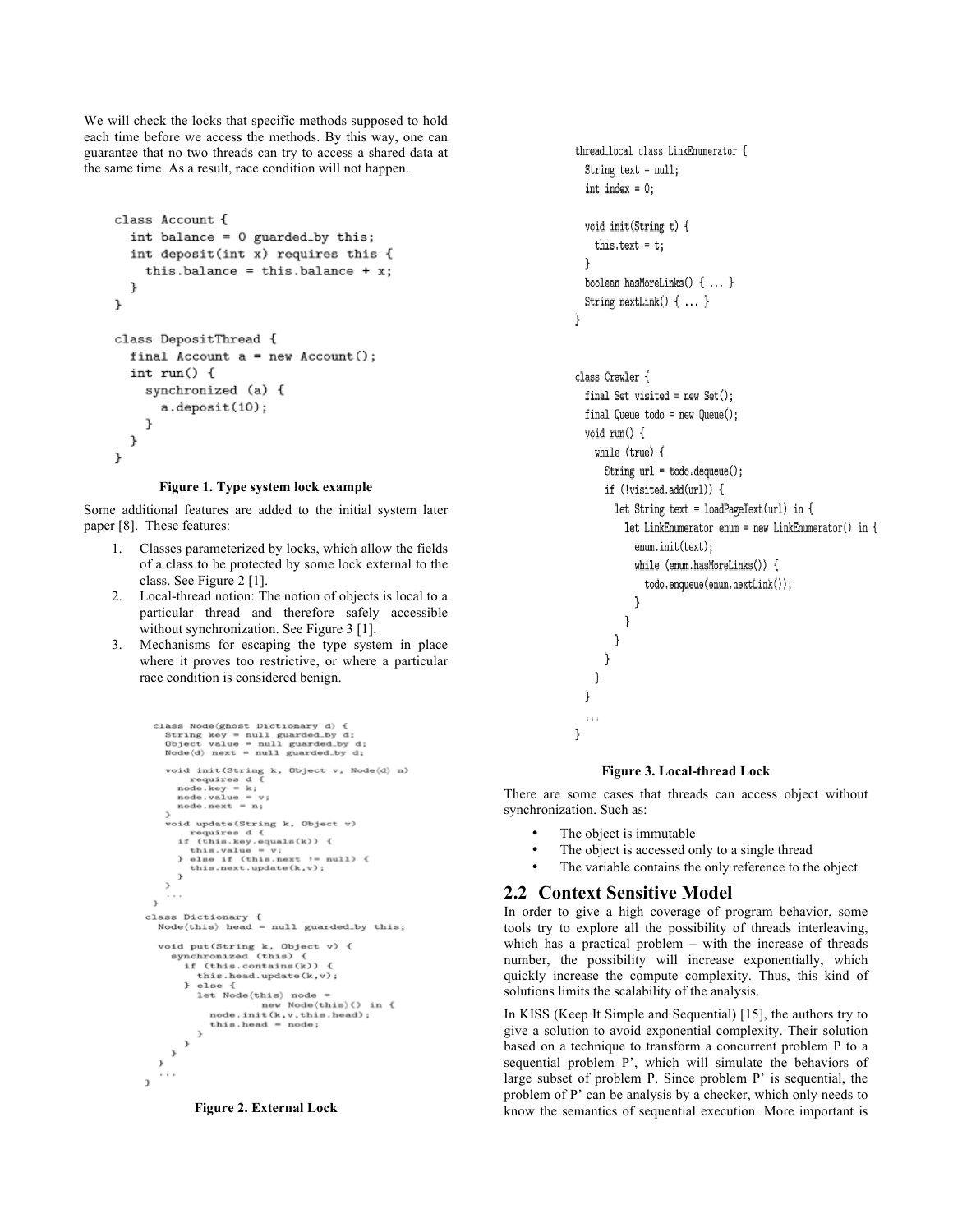that if problem of P' fails an assertion, then problem of P must fail the same assertion too. So, it's easy to pinpoint the error position in P.

And, it is need to note that KISS is a complete (no false errors) but unsound (may miss errors).

KISS is an assertion checker for multithreaded C program. It needs help from sequential model checkers such as SLAM. In Figure 4, KISS transforms concurrent C program to sequential C program. Using SLAM or other sequential model checkers such as PREfix [2], MC [6], ESP [4], and Blast [11], we can analyze C sequential problem. An error trace produced by SLAM can be transformed to error trace in the original concurrent program. Applying KISS to detect race conditions in Windows NT device drivers, the code sizes range from 1KLOC to 10KLOC, there are 30 total race conditions find.



**Figure 4. KISS Structure**

In a concurrent program, each thread has its own stack. But, there is only one single stack for the unique thread. How to use only one stack to generate behaviors that simulating the interleaving between multithreads is a huge challenge. Using global variable access that takes value from set  $\{0, 1, 2\}$  as a flag to r. When  $access = 0$ , there is no access to r; when  $access =$ 1, read access happens to r; when  $access = 2$ , write access to r happens. Two functions check<sub>r</sub> and check<sub>w</sub> are used to check if there is race condition due to read or write access to r.

check $r(x)$  { if  $(x = \&r)$ {assert ( $\neg$ (access == 2)); access = 1; } } checkw $(x)$  { if  $(x = \&r)$ {assert (access == 0); access = 2; } }

The test result of KISS on Windows NT device drivers is as Figure 5:

| Driver           | KLOC    | Fields | Races              | No Races |
|------------------|---------|--------|--------------------|----------|
| tracedry         | $0.5\,$ | 3      | 0                  | 3        |
| moufiltr         | 1.0     | 14     | 7                  | 7        |
| kbfiltr          | 1.1     | 15     | 8                  | 7        |
| imca             | 1.1     | 5      | 1                  | 4        |
| startio          | 1.1     | 9      | 0                  | 9        |
| toaster/toastmon | 1.4     | 8      | 1                  | 7        |
| diskperf         | $2.4\,$ | 16     | $\overline{\bf 2}$ | 14       |
| 1394diag         | $2.7\,$ | 18     | 1                  | 17       |
| $1394$ vdev      | $2.8\,$ | 18     | 1                  | 17       |
| fakemodem        | 2.9     | 39     | 6                  | 31       |
| gameenum         | 3.9     | 45     | 11                 | 24       |
| toaster/bus      | 5.0     | 30     | 0                  | 22       |
| serenum          | 5.9     | 41     | 5                  | 21       |
| toaster/func     | 6.6     | 24     | 7                  | 17       |
| mouclass         | 7.0     | 34     | 1                  | 32       |
| kbdclass         | 7.4     | 36     | 1                  | 33       |
| mouser           | 7.6     | 34     |                    | 27       |
| fdc              | 9.2     | 92     | 18                 | 54       |
| Total            | 69.6    | 481    | 71                 | 346      |

**Figure 5. KISS Experimental Results**

## **3. DYNAMIC DETECTION**

Dynamic race detection happens at run time. As opposed to static race detection, which happens at compile time, dynamic race detection doesn't generate false assertion. Dynamic race detection is more accurate compare to static way. I will introduce some popular dynamic race detection methods, especially Happens-before and Lockset. And of course, dynamic race detection has its own drawbacks such as: slow speed and miss errors.

## **3.1 Happens-before**

Happens-before defines a partial order for events in a set of concurrent threads.

- If there is only one thread, happens-before reflects the temporal order of events.
- If there are multiple threads, then thread A happens before Thread B if they both obey the rule when trying to access the lock and Thread A access the lock before B.
- Data race is possible if accesses to shared data are not ordered by happens-before.

When a thread tries to access a shared data, it must follow the rules:

- [1] Acquire the lock.
- [2] Do some operations.
- [3] Release the lock.

Then, if thread a acquires the lock before thread b, there is a Happens-before relation between thread a and thread b.

In Figure 6, Thread 1 acquires the lock before Thread 2, so Thread 1 happens before Thread 2. Since Thread 1 releases the lock before Thread 2 tries to acquires the lock, there is no race condition. We will see different result in Figure 7  $\&$  8, where the threads don't obey the rule of operating locks. And, race condition will exist in these two examples.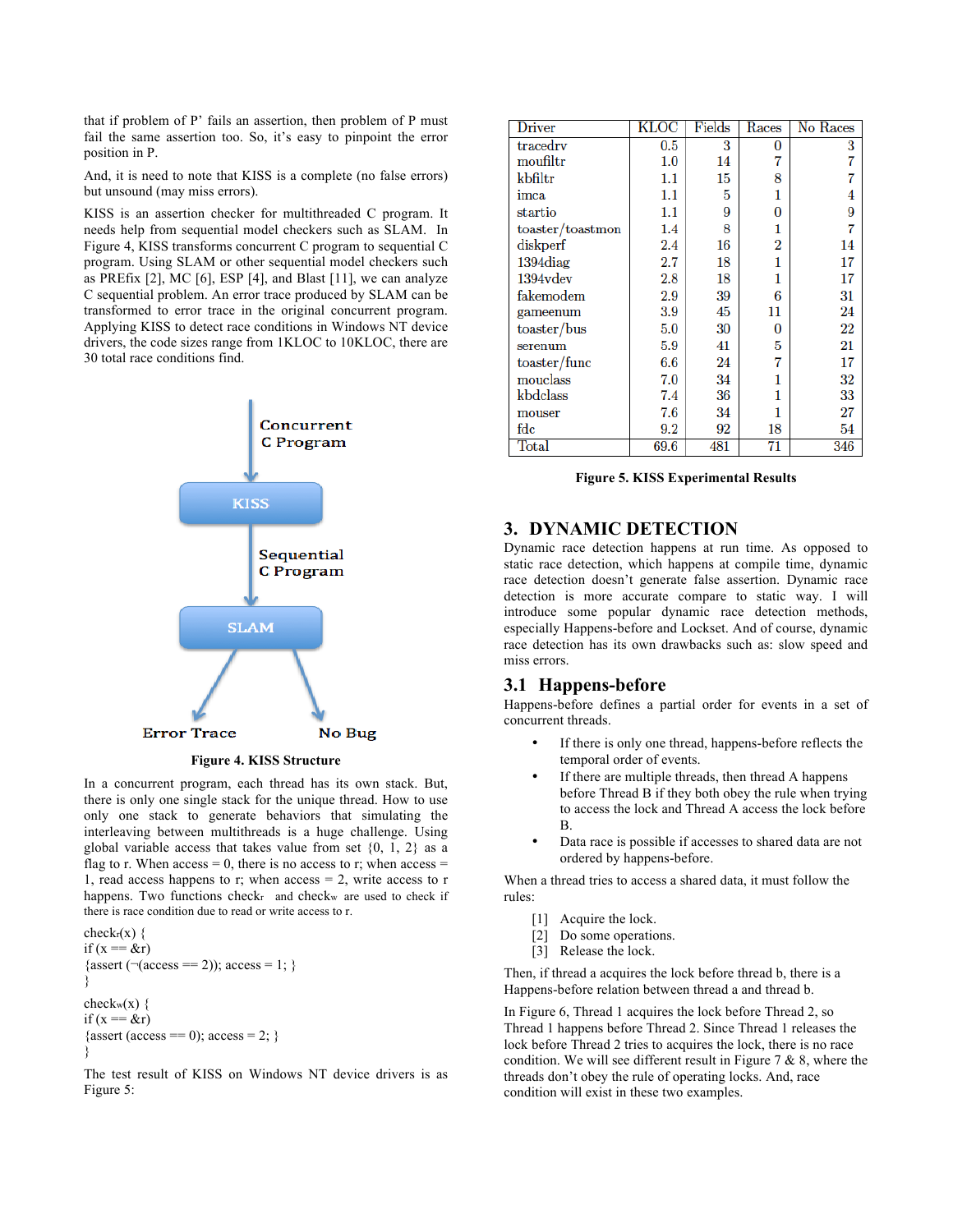

In Figure 7, Thread 1 acquires the lock before Thread 2, there is Happens-before relationship of Thread 1-> Thread 2. Accessing to variables of both y and v is ordered by Happens-before, so there is no threat of race condition.

However, there is a hidden thread in Happens-before relationship. Because Happens-before only detect race condition when the incorrect order of execution shows up, it will miss some errors. A totally different order of execution could bring up another result.



**Figure 7. Happens-before with Two Variables Example**

In Figure 8, Thread 2 executes before Thread 1. Since there is no Happens-before relationship of either Thread 1 -> Thread 2 or Thread  $2 \rightarrow$  Thread 1, accessing to variable y is concurrent in the two threads. Variable y is not protected. There is race condition threat in this code.

There are many possible interleaving. Happens-before only finding race condition when dangerous schedule is executed. In the next section, we will go through a different method called Lockset. Compared to Happens-before, Lockset will find race condition in both path.





#### **3.2 Lockset Algorithm**

The basic idea of Lockset algorithm is that for every shared data, there must be a lock to protect it. Whenever a thread accesses the shared data, it must hold the lock. Eraser [16] will monitor all reads and writes to guarantee this discipline. Since Eraser has no idea of which lock to protect which data, it will infer the protection relation from the execution history.

*3.2.1 First Version*

For each v, initialize  $C(v)$  to the set of all locks.

*On each access to v by thread t,*

*Set C (v) = C (v)*  $\bigcap$  *Locks* held (t); *If C (v) = {}, then issue a warning.* 

V -- Shared data

 $C(v)$  – Candidate locks set for v

Locks held  $(t)$  -- Locks hold be thread t

Figure 9 [16] illustrates how a potential data race is discovered through lockset refinement.

| Program        | locks held | C(v)           |
|----------------|------------|----------------|
|                | £ }        | $\{mu1, mu2\}$ |
| lock(mu1);     | $\{mu1\}$  |                |
| $v := v + 1;$  |            | mu1            |
| unlock(mu1);   |            |                |
|                | $\{\}$     |                |
| lock(mu2);     | $\{mu2\}$  |                |
| $v := v + 1$ ; |            |                |
| unlock(mu2);   |            | Ð              |
|                | ና ኑ        |                |

**Figure 9. Eraser Lockset Algorithm Race Detection**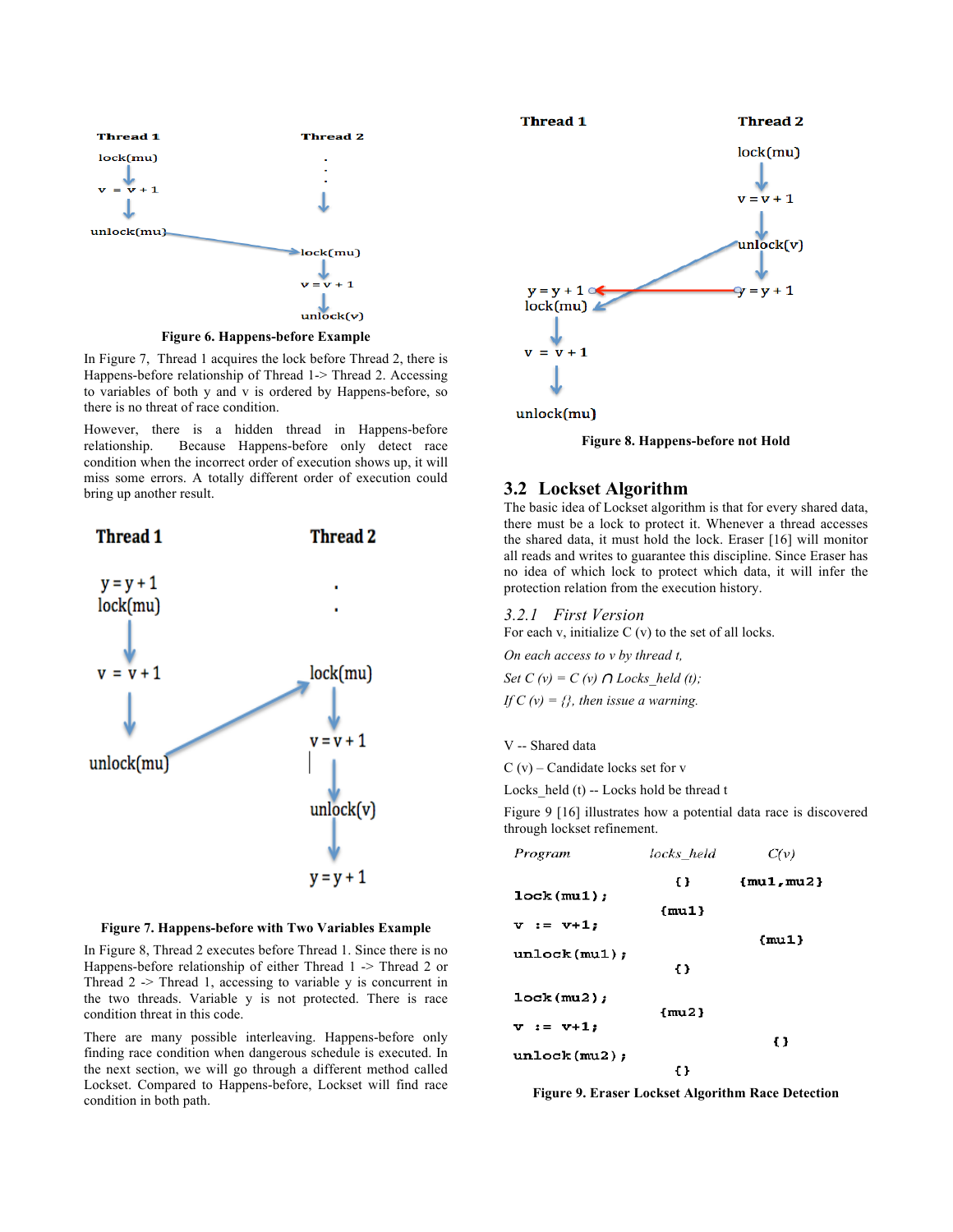#### *3.2.2 Improving the locking Discipline*

Clearly, the above locking discipline is too strict. There are three common situations that violate the discipline but free from data race condition.

- Initialization: Frequently, shared data do not need a lock when initializing.
- Read-Shared Data: Some data are read only after initialization, which do not need locks.
- Read-Write Locks: Read-write locks allow multiple readers to access a shared data, but only a single writer.

If there is no other threads can have the possibility to reference the being accessed data, there is no need for a thread to hold a lock, which is the situation of initialize data.

To avoid the false alarms caused by the writes in initialization. Eraser only considers the threads after the first one, where Eraser believes that the initialization has been finished. As long as the shared data is still accessed by the first thread, Eraser will not change the candidate locks set.

Simultaneous reads of a shared data by multiple threads are also not race. So there is no need to report a race when the data is race only. Figure 10 [16] illustrates the state transitions that show the timing of refinement and race reports.



**Figure 10. Lockset Algorithm States Chart**

Read-Write locks refinement: If lock m protects data v, then m is held in write mode for every write of v, and m is held in some mode for every read of v. Locks held in exclusive read mode are removed from the candidate set when write happen.

*On each read of v by thread t:*

*Set*  $C(v) = C(v) \cap \text{locks held (t)}$ 

*On each write of v by thread t:*

*Set C (v) = C (v)*  $\cap$  *write locks held (t)* 

*If C (v) = {}, then issue a warning*

# **3.3 Hybrid**

Happens-before detector is precise but too conservative. It is too sensitive to thread interleaving to detect some data races. In

opposite, lockset detector can find more races but are not precise. There will be false reports. By combining these two methods, hybrid detector can get better performance. We will learn how it works by Figure 11 [13]. A race condition exists when ChildThread sets main.childThread  $=$  null while main thread executes statement L. It is a very rare and hard to test.

Lockset will discover this bug for there is no common lock held to childThread field. Unfortunately, a similar potential race condition of main.gloalFlag will also be report.

However, a happens-before detector will know that there must be a happens-before relation to globalFlag in main thread and child thread, so it's not a race condition.

Starting with a lockset detector and refine the model with some limited happens-before checking.

```
// MAIN THREAD
 class Main {
    int globalFlag:
    ChildThread childThread;
    void execute() {
      globalFlag = 1;childThread = new ChildThread(this);childThread.start();
      \cdotssynchronized (this) {
         if (childThread != null) {
           childThread.interrupt();
 Lt
         ₿
      Y
    ١
 ₹
 // CHILD THREAD
 class ChildThread extends Thread {
   Main main:
   ChildThread(Main main) { this.main = main; }
   void run() \overrightarrow{ }if (main.globalFlag == 1) ...;\ddotscmain.childThread = null;
   \mathbf{I}\vert )
```
**Figure 11. A Program With A Potential Race**

## **4. RACE DETECTION TOOLS**

There are many concurrent tools in the market to help you find race condition. Here are some on them [14].

#### **4.1 CHESS**

- Created by Microsoft Research
- User-mode scheduler
- Concurrency unit tests
- Every run takes a different thread schedule
- Reproducible